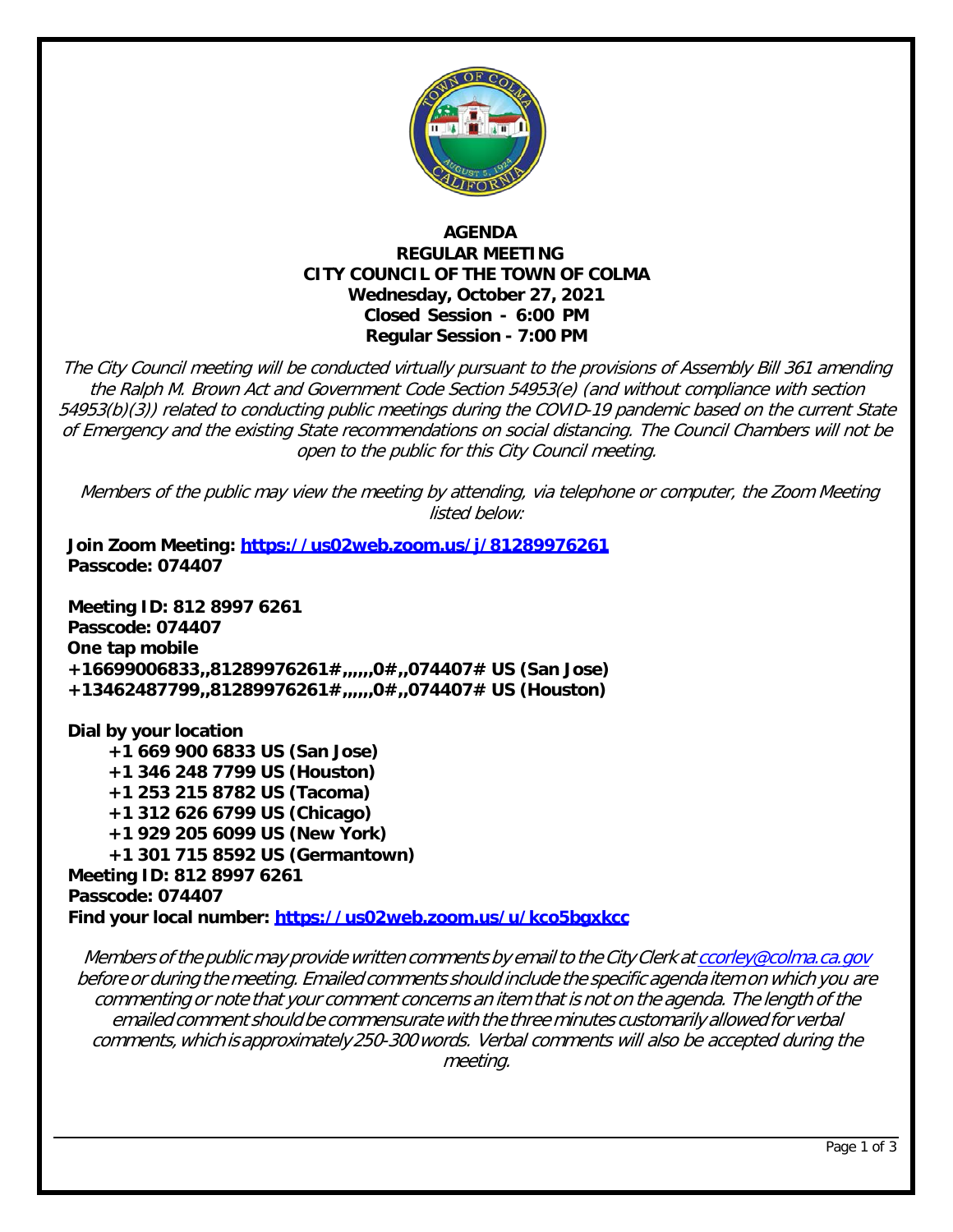## **CLOSED SESSION – 6:00 PM**

# **1. In Closed Session Pursuant to Government Code Section 54957.6 – Conference with Labor Negotiators.**

Agency Negotiator: Austris Rungis, IEDA Employee Organizations: Colma Peace Officers Association and Colma Communications/Records Association Unrepresented Employees: All

## **PLEDGE OF ALLEGIANCE AND ROLL CALL – 7:00 PM**

## **REPORT FROM CLOSED SESSION**

### **ADOPTION OF AGENDA**

### **PRESENTATION**

- San Francisco International Airport Community Roundtable Coordinator
- Board of Trustees for the Jefferson Union High School District
- Proclamation in honor of Native American Heritage Month

### **PUBLIC COMMENTS**

Comments on the Consent Calendar and Non-Agenda Items will be heard at this time. Comments on Agenda Items will be heard when the item is called.

#### **CONSENT CALENDAR**

- 2. Motion to Accept the Minutes from the October 13, 2021 Special Meeting.
- 3. Motion to Accept the Minutes from the October 13, 2021 Regular Meeting.
- 4. Motion to Adopt an Ordinance Amending Colma Municipal Code Subchapter 3.05 Relating to Collection of Solid Waste, Recyclables, and Organic Waste (second reading).
- 5. Motion to Adopt a Resolution Approving the Second Amendment to and Restatement of the Joint Powers Agreement Establishing the Peninsula Traffic Congestion Relief Alliance and Authorizing Execution of Same.
- 6. Motion to Adopt a Resolution Reappointing Laura Walsh to the Board of Trustees of the San Mateo County Mosquito and Vector Control District.

#### **NEW BUSINESS**

## 7. **CREEKSIDE VILLAS RENT INCREASE**

Consider: Motion to Adopt a Resolution Amending Colma Administrative Code Section 2.02.060 to Increase the Monthly Rent for New Tenants Moving into Creekside Villas on or After December 1, 2021 to \$1,050.00 Per Month.

### **STUDY SESSION**

## 8. **REVIEW OF MISSION ROAD LANDSCAPING OPTIONS**

This item is for discussion only; no action will be taken at this meeting.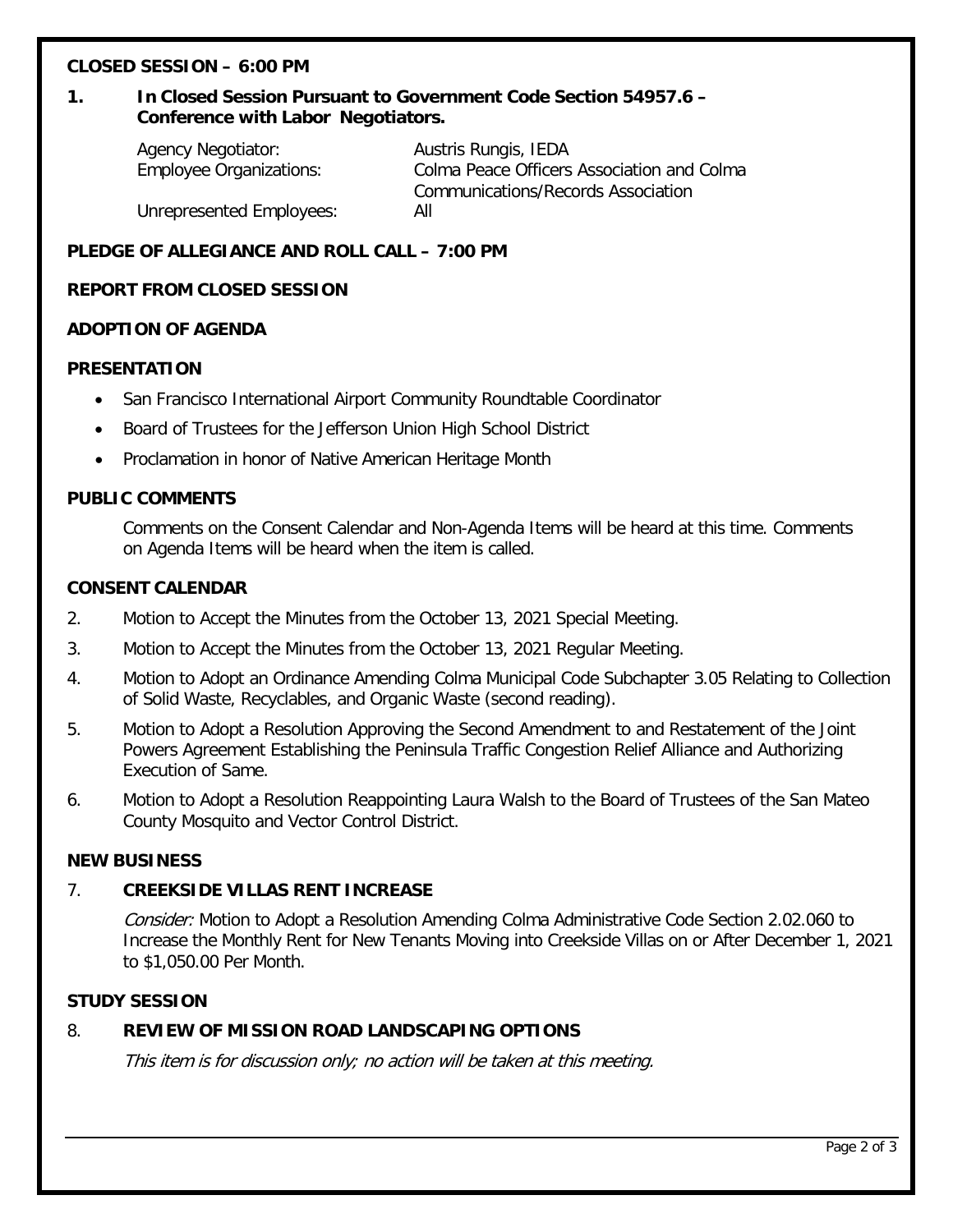## **REPORTS**

Mayor/City Council

City Manager

## **ADJOURNMENT**

The City Council Meeting Agenda Packet and supporting documents are available for review on the Town's website [www.colma.ca.gov](http://www.colma.ca.gov/) or at Colma Town Hall, 1198 El Camino Real, Colma, CA. Persons interested in obtaining an agenda via e-mail should call Caitlin Corley, City Clerk at 650-997-8300 or email a request t[o ccorley@colma.ca.gov.](mailto:ccorley@colma.ca.gov)

#### Reasonable Accommodation

Upon request, this publication will be made available in appropriate alternative formats to persons with disabilities, as required by the Americans with Disabilities Act of 1990. Any person with a disability, who requires a modification or accommodation to view the agenda, should direct such a request to Pak Lin, ADA Coordinator, at 650-997-8300 or [pak.lin@colma.ca.gov.](mailto:pak.lin@colma.ca.gov) Please allow two business days for your request to be processed.